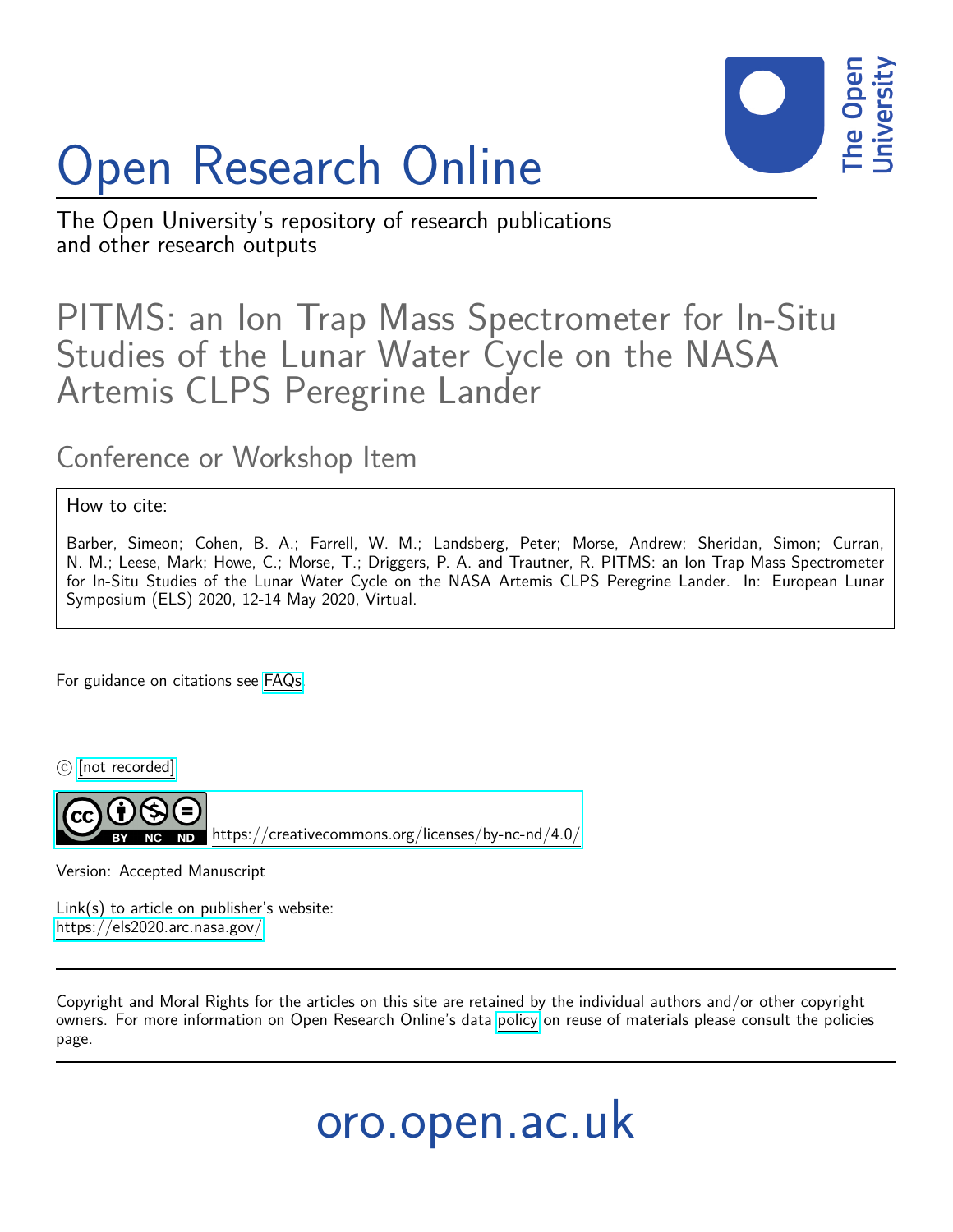**PITMS: AN ION TRAP MASS SPECTROMETER FOR IN-SITU STUDIES OF THE LUNAR WATER**  CYCLE ON THE NASA ARTEMIS CLPS PEREGRINE LANDER. S. J. Barber<sup>1</sup>, B. A. Cohen<sup>2</sup>, W. M. Farrell<sup>2</sup>, P. Landsberg<sup>1</sup>, A. D. Morse<sup>1</sup>, S. Sheridan<sup>1</sup>, N. M. Curran<sup>2</sup>, M. Leese<sup>1</sup>, C. Howe<sup>3</sup>, T. Morse<sup>3</sup>, P. Driggers<sup>2</sup> & R. Trautner<sup>4</sup>. <sup>1</sup>The Open University, Milton Keynes, UK (simeon.barber@open.ac.uk), <sup>2</sup>NASA Goddard Space Flight Center, Greenbelt MD, <sup>3</sup>STFC RAL Space, Harwell Campus, Didcot, UK, <sup>4</sup>ESA/ESTEC, Noordwijk, The Netherlands.

**Introduction:** PITMS leverages the ESA PROSPECT development for the Russian Luna-27 mission and develops a standalone mass spectrometer suitable for small lunar landers. It is a partnership between NASA Goddard, The Open University (OU) and ESA. The Peregrine Ion Trap Mass Spectrometer (PITMS) was selected for development and flight in the NASA Commercial Lunar Payload Services (CLPS) program, and is manifested aboard the first flight of Astrobotic's Peregrine lunar lander. PITMS will consist of the European-provided ITMS sensor and front-end electronics, newly developed controller and power supply boards, and a GSFC wrapper including thermal control and dust protection hardware. It will monitor the tenuous nearsurface lunar exosphere in response to natural and artificial stimuli (e.g., diurnal temperature cycle, lander activities). Exospheric measurements by PITMS will significantly improve our knowledge of the abundance and behavior of volatiles on the Moon, linking the lunar surface to LADEE measurements, and informing future robotic and human mission design.

**Lunar near-surface water:** The Moon has a tenuous atmosphere (exosphere) primarily made of neon, helium and argon [1], molecular hydrogen [2], with smaller abundances of methane [3], sodium and potassium [4]. Because of the rate at which atoms escape from the lunar atmosphere, there must be a continuous source of particles to maintain even a tenuous atmosphere. Characterizing lunar volatile reservoirs and evaluating their interrelations is a high priority for both lunar science and for exploration purposes, as water could represent a key resource for human utilization.

Multiple spacecraft have observed water and hydroxyl in the lunar mid-latitudes as detected in the 2.8 micron absorption feature in the IR reflectance spectrum [5-9]. This surface reflectance feature may exhibit seasonal and possibly even diurnal variability. The LADEE Neutral Mass Spectrometer (NMS) and Ultraviolet Spectrometer (UVS) identified the primary atmospheric constituents at this altitude, their density, and variability [1, 4]. To date, water and OH have only been reported in the exosphere during meteor stream events by the LADEE NMS and UVS [10]. A definitive observation of exospheric water and OH released from the surface during nominal times remains elusive.

Landed mass spectrometers are uniquely positioned to assess the volatile components of the lunar regolith and exosphere and observe their behavior from dawn to dusk, addressing international science and exploration goals. The only corresponding surface measurement was made by the Lunar Atmospheric Composition Experiment (LACE) on Apollo 17. LACE was a miniature magnetic deflection mass spectrometer deployed on the surface and oriented to intercept and measure the downward flux of gases. This instrument had a mass range of 1-110 amu and a sensitivity of 1 cps  $({\sim}200 \text{ cm}^{-3})$ , and operated for 9 months. LACE was routinely swamped by artifacts emanating from the nearby lunar module descent stage and other abandoned equipment during the